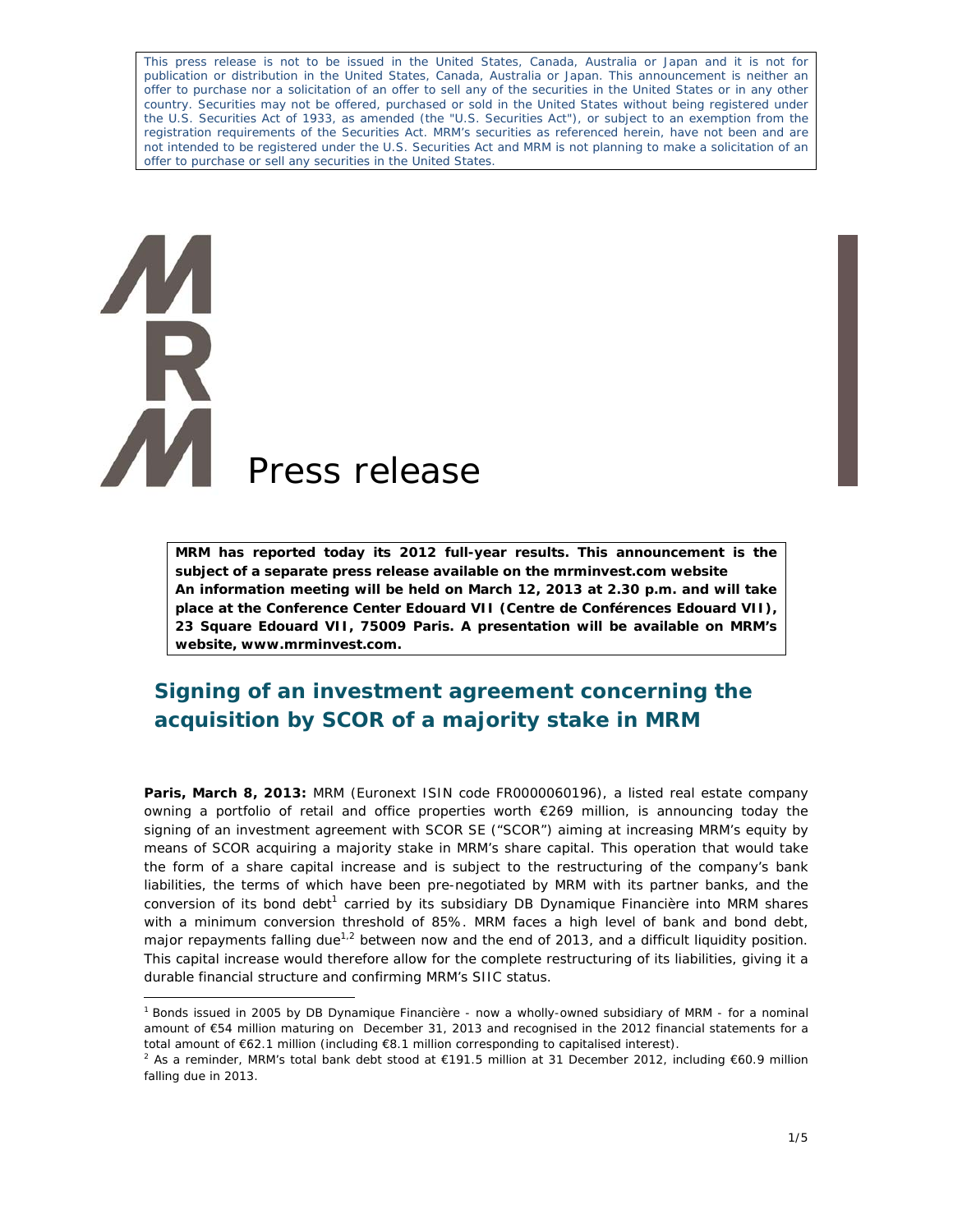## **Acquisition of majority stake by SCOR**

The investment agreement sets out the terms and conditions of an increase in MRM's share capital with a cancellation of shareholders' preferential subscription rights in favour of SCOR, the amount of which shall be comprised between €41 million to €54 million, depending on the rate of conversion into MRM shares of the bonds issued by the subsidiary DB Dynamique Financière (option described in the corresponding paragraph hereunder). This capital increase would enable SCOR to hold 59.9% of MRM's share capital (excluding the dilutive effect resulting, as the case may be, from the exercise of stock warrants as mentioned herein), in line with the maximum threshold authorised for SIIC companies.

The subscription price paid by SCOR within the framework of the share capital increase shall be determined on the basis of a valuation discount of €45 million to the book value of MRM's equity (i.e. €16.9 million at December 31, 2012), plus (i) €10 million corresponding to a reduction in bank debt (described below) and (ii) the nominal amount of bonds converted into shares.

The Board of Directors has appointed Didier Kling & Associés as an independent expert to give an opinion on the fairness of the subscription price for the reserved share capital increase. The firm commented on the progress made in its diligences at the Board meeting of March 7, concluding that:

"*Subject to the receipt of the final legal documentation,* w*e do not have any specific observations to make on the values obtained that would call into question the fairness of the capital increase reserved for SCOR. Our valuation work on MRM shares has been carried out using a multi-criteria approach, taking account of associated transactions and agreements and the general background to the share capital increase*."

MRM's current shareholders will keep  $8\%$ <sup>3</sup> of the share capital after the conversion of bonds into MRM shares and the share capital increase reserved to SCOR. They shall also benefit from the allocation of free stock warrants at the rate of one warrant per existing share. Two warrants will allow shareholders to subscribe to one new MRM share until December 31, 2013 at the same issue price as for SCOR. Following the exercise of the warrants, the current shareholders of MRM may own up to 11.5% of MRM's share capital.

## **Conversion of DB Dynamique Financière bonds into MRM shares**

Prior to the capital increase, an amendment to the DB Dynamique Financière bond issuance contract will be submitted to the vote at the general meeting of DB Dynamique Financière bondholders, due to be held in May, in order to introduce a conversion option allowing each bondholder to convert his or her bonds into new shares of the company for a period of 15 calendar days from the date this conversion option is introduced. After conversion, current bondholders will hold 32%<sup>3</sup> of the company's post-capital share capital increase.

In order to ensure the complete restructuring of the bonds, the following changes to the terms of the bonds will also be submitted to bondholders at the general meeting:

- i. extending the maturity of the bonds to December 31, 2050 (including the portion of accrued interest on the bonds between January 1, 2013 and the date of the capital increase); and
- ii. reducing the annual interest rate on the bonds to 0.05%.

These provisions shall apply to bonds not converted within the framework of the conversion offer.

l

<sup>&</sup>lt;sup>3</sup> On the basis of a conversion into MRM shares of 100% of the bonds issued by DB Dynamique Financière.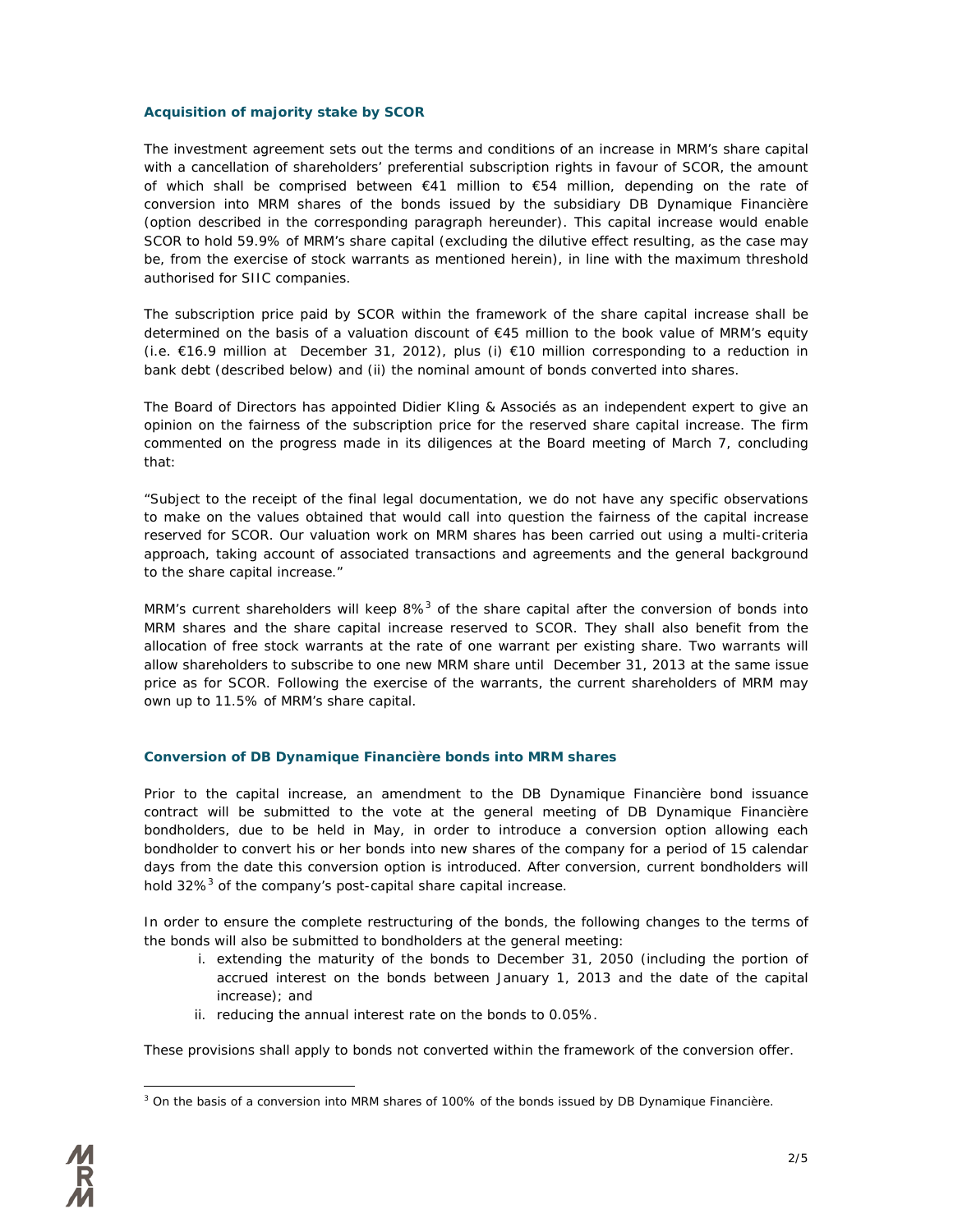#### **Payment of capitalised interest**

Should the share capital increase be realized, DB Dynamique Financière shall pay to the bondholders the total amount of capitalised interest on the bonds at December 31, 2012, i.e. the sum of €8.1 million, no later than 10 working days after the date of the share capital increase. The amount of capitalised interest will be paid by DB Dynamique Financière to all bondholders, whether or not they have converted their bonds into new MRM shares within the framework of the conversion offer.

## **Restructuring of MRM's bank loans**

MRM has today announced that it has renegotiated all of its credit facilities with its partner banks in order to extend significantly the average maturity of its bank loans<sup>2</sup> and reduce the amount of certain credit facilities.

Subject to the completion of SCOR's investment within MRM,  $\epsilon$ 25.9 million would be repaid in advance in 2013, while the Company's remaining bank debt would comprise €26.0 million repayable by the end of 2015,  $\epsilon$ 119.4 million mainly repayable by the end of 2017 and  $\epsilon$ 10.3 million mainly repayable by the end of 2022. This restructuring would allow for an immediate reduction in MRM's bank debt of €35.9 million, comprising a debt waiver of €10 million and the early repayments mentioned above. MRM's consolidated bank debt ratio would therefore stand at 57.8% on the basis of the value of assets as at December 31, 2012, compared with 71.2% as at December 31, 2012.

#### **Management agreements with CBRE Global Investors France**

With a view to the adoption of a management structure in line with the Company's new strategy, SCOR wanted CBRE Global Investors France to continue to manage the Company's real estate assets with changes to its scope of intervention and compensation. MRM has made an undertaking to obtain an agreement from CBRE Global Investors France concerning changes to the management agreements signed between MRM or its subsidiaries and CBRE Global Investors France.

These new management agreements shall take effect on the date of the share capital increase.

## **Governance and strategy**

The composition of the Board of Directors will be amended on the date of the capital increase so that at least half of its members are new members appointed by SCOR. The Board of Directors will continue to have two independent directors.

Jacques Blanchard will stand down from his role as Chairman of the Board of Directors but will continue to perform his duties as director and Chief Executive Officer of MRM. The new Chairman of the Board of Directors, benefiting from the casting vote in pursuance of the company's Articles of Incorporation, will be chosen on the date of the capital increase from the members appointed by SCOR.

SCOR aims at refocusing MRM's activities on the ownership and management of a portfolio of retail properties, with a view to the gradual sale of the office properties owned by MRM, some of which currently contain vacant space. This strategy also aims at making the company more profitable by reducing its management costs and with continuing rigorous asset management, allowing for dividends to be paid as of 2014.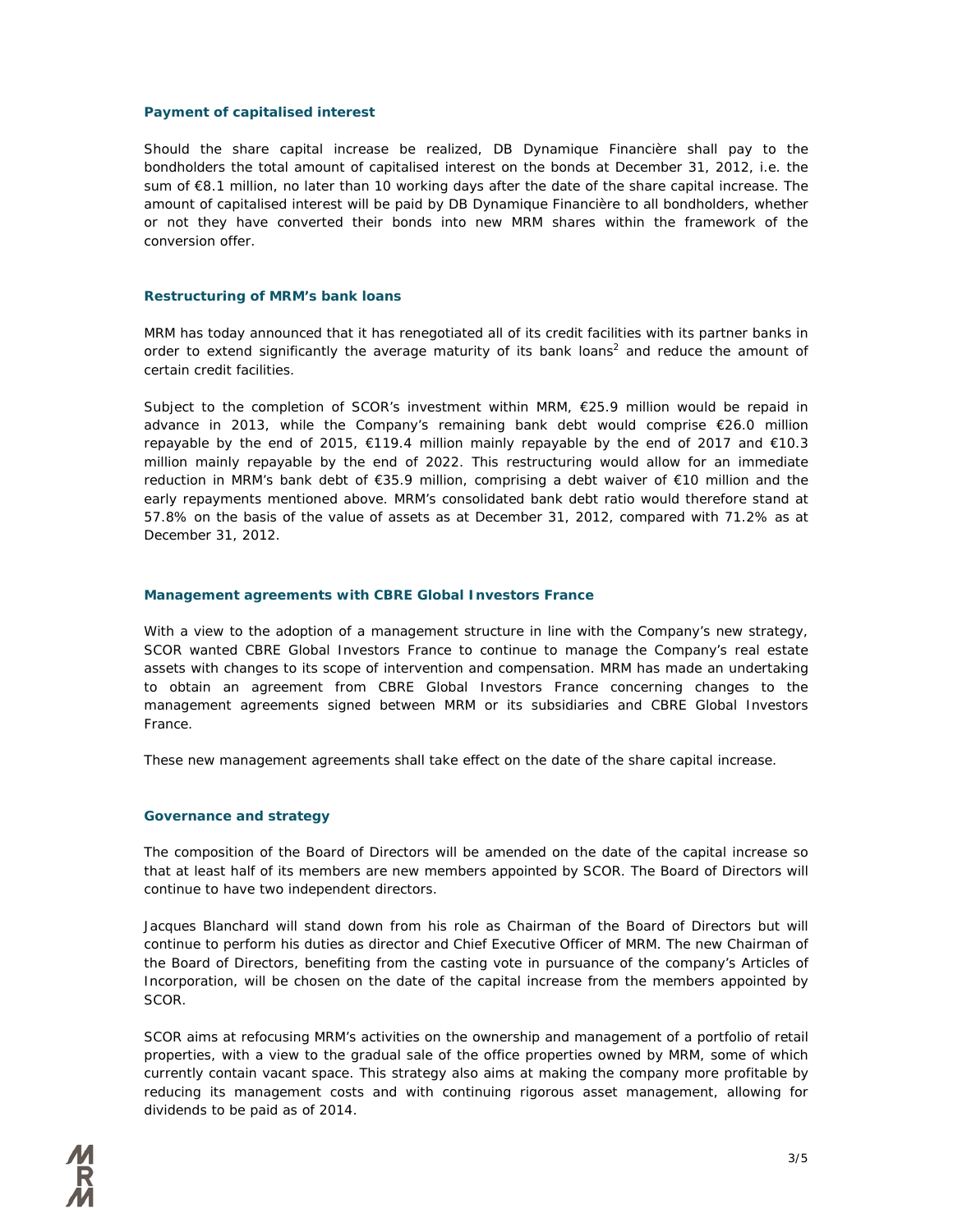## **Conditions precedent**

SCOR's undertaking to subscribe to the capital increase is subject to the following conditions precedent being met no later than June 30, 2013:

- i. signature of new bank documentation in accordance with the agreements mentioned above;
- ii. exemption granted by the AMF from the requirement to submit a takeover bid pursuant to Article 234-9-2 of the AMF General Regulations (share capital increase by a company in proven financial difficulty, subject to the approval of shareholders at the general meeting of the shareholders);
- iii. no material unfavourable change or effect before the date of the share capital increase;
- iv. approval of the new bond terms and conditions by the meeting of DB Dynamique Financière's bondholders;
- v. acknowledgment of the conversion of at least 85% of bonds issued by DB Dynamique Financière into MRM shares;
- vi. approval by the combined shareholders' meeting of the draft resolutions needed in order to carry out the capital increase; and
- vii. amendment of the management agreements with CBRE Global Investors France.

The combined shareholders' meeting to approve the capital increase is due to take place in May.

Jacques Blanchard, Chairman and Chief Executive Officer of MRM, comments: "*The investment*  agreement with SCOR marks the end of a long period of work by MRM's Board of *Directors, under difficult market conditions, in order to be able to submit to the company's shareholders and bondholders a solution which shall enable the company to benefit from a sound and durable financial structure. By involving a majority shareholder of the quality of SCOR, MRM shall refocus its activities by operating the potential of its retail properties' portfolio*".

#### **About MRM**

A listed real estate investment company, MRM owns a mixed portfolio of office and retail properties comprising both stabilised assets and value-added opportunities worth €269.0 million at the end of December 2012. Its portfolio has been built up gradually since the second half of 2007 with the contribution of properties from Dynamique Bureaux and Commerces Rendement, two investment companies set up and managed by CBRE Global Investors, as well as acquisitions carried out by its subsidiaries. MRM's real estate operations are managed by CBRE Global Investors. MRM is listed in Compartment C of Euronext Paris (Bloomberg code: MRM:FP – Reuters code: MRM.PA).

# **About SCOR**

A top-five global reinsurer, SCOR has a balanced business model, with three powerful engines: SCOR Global Life (Life reinsurance), SCOR Global P&C (Non-Life reinsurance) and SCOR Global Investments (asset management). With a premium income of EUR 9.5 billion in 2012, SCOR continues to reinforce both its position as a leading global reinsurer and the added value it brings to its clients. With its teams present in 37 offices, spread across 5 continents, the Group provides its clients with high added value and innovative, tailor-made solutions, and commits to working with them on a long-term basis. SCOR is a multinational group, whose 6-Hub structure (Americas, Cologne, London, Paris, Singapore and Zurich), in place since 2008, bears witness to the company's decentralized, multicultural and multinational nature, which is perfectly suited to the international reinsurance business. SCOR's shares (ISIN : FR0010411983, code Bloomberg : SCR FP) are publicly traded on the Eurolist by Euronext Paris stock market and on the SIX Swiss Exchange (formerly known as the SWX Swiss Exchange). Website : www.scor.com